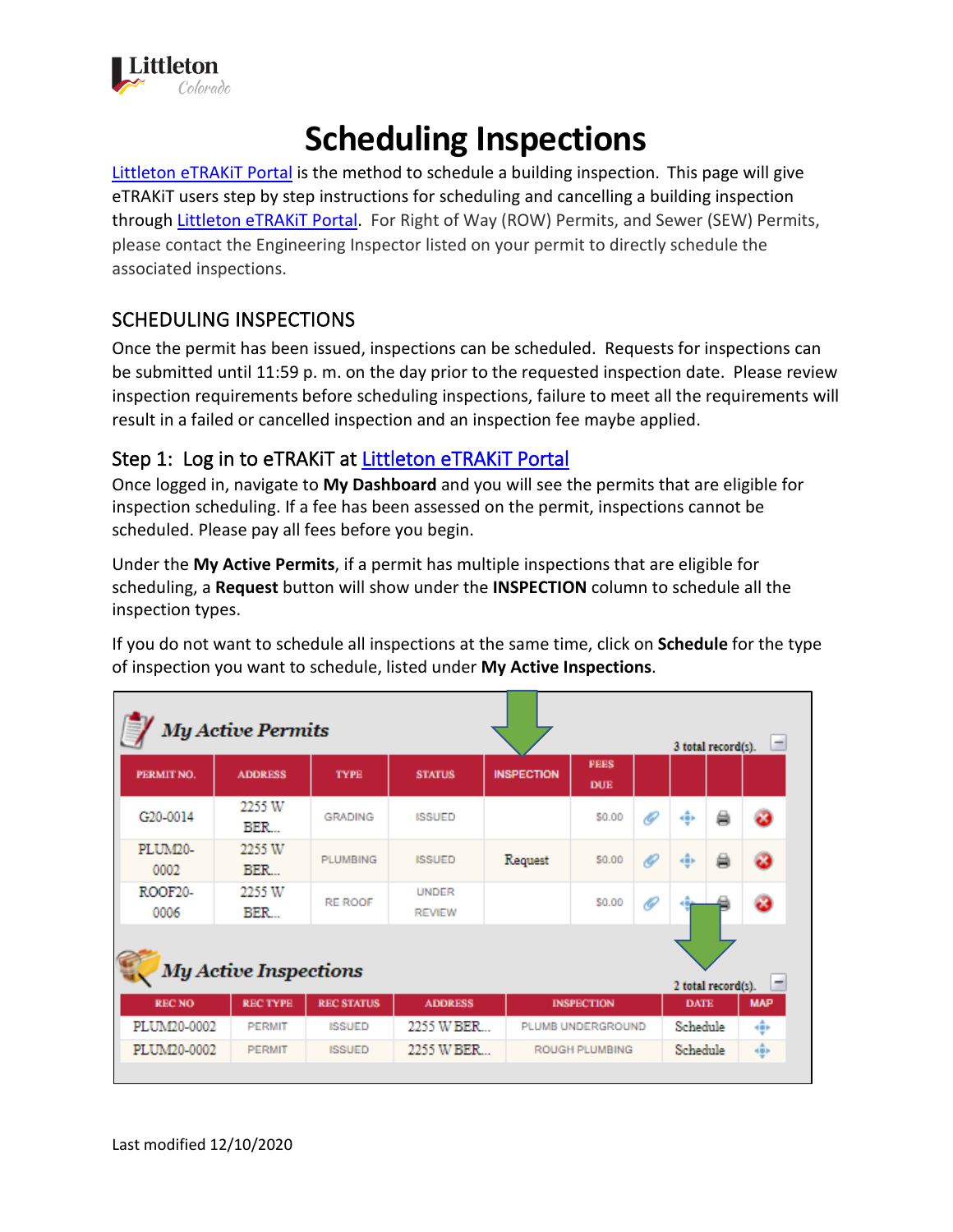

## Step 2: Enter Contact information and Inspection Notes

The contact information will auto populate based on the profile information; you can update this information if you need for the specific inspection. It is best to provide the inspector with the day of inspection contact information. You can add additional information about your inspection request in the **Notes** field.

IMPORTANT: Do not add information about access to the structure, i.e. garage codes, lock box code or key location. If you need to give that information for the inspection, please contact 303-795-3751 to provide that information securely.

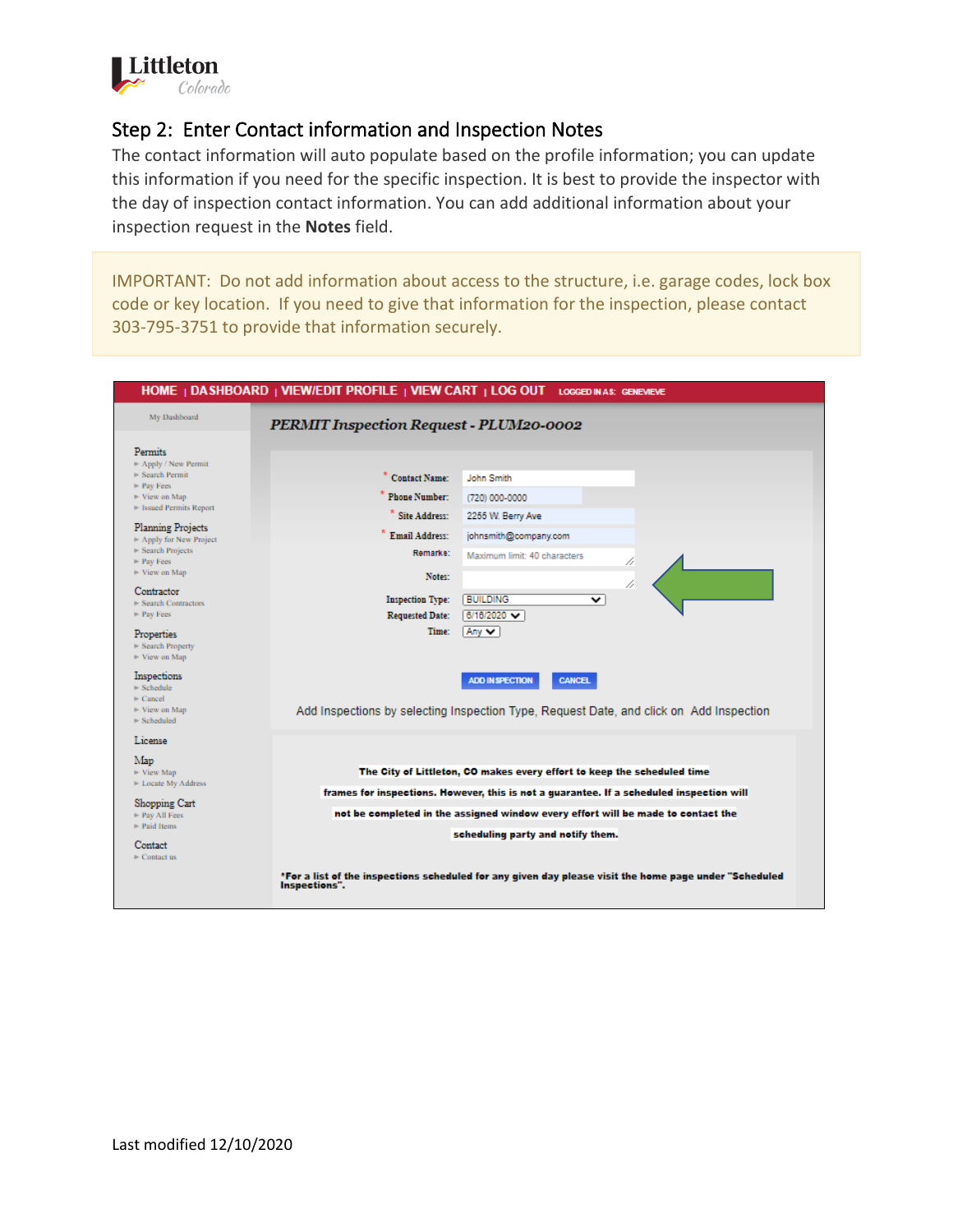

## Step 3: Select Inspection Type and Date

Click dropdown to select the type of inspection. Please make sure to select the correct inspection, selecting the wrong inspection may result in a failed inspection.

#### *Select the Inspection Type:*

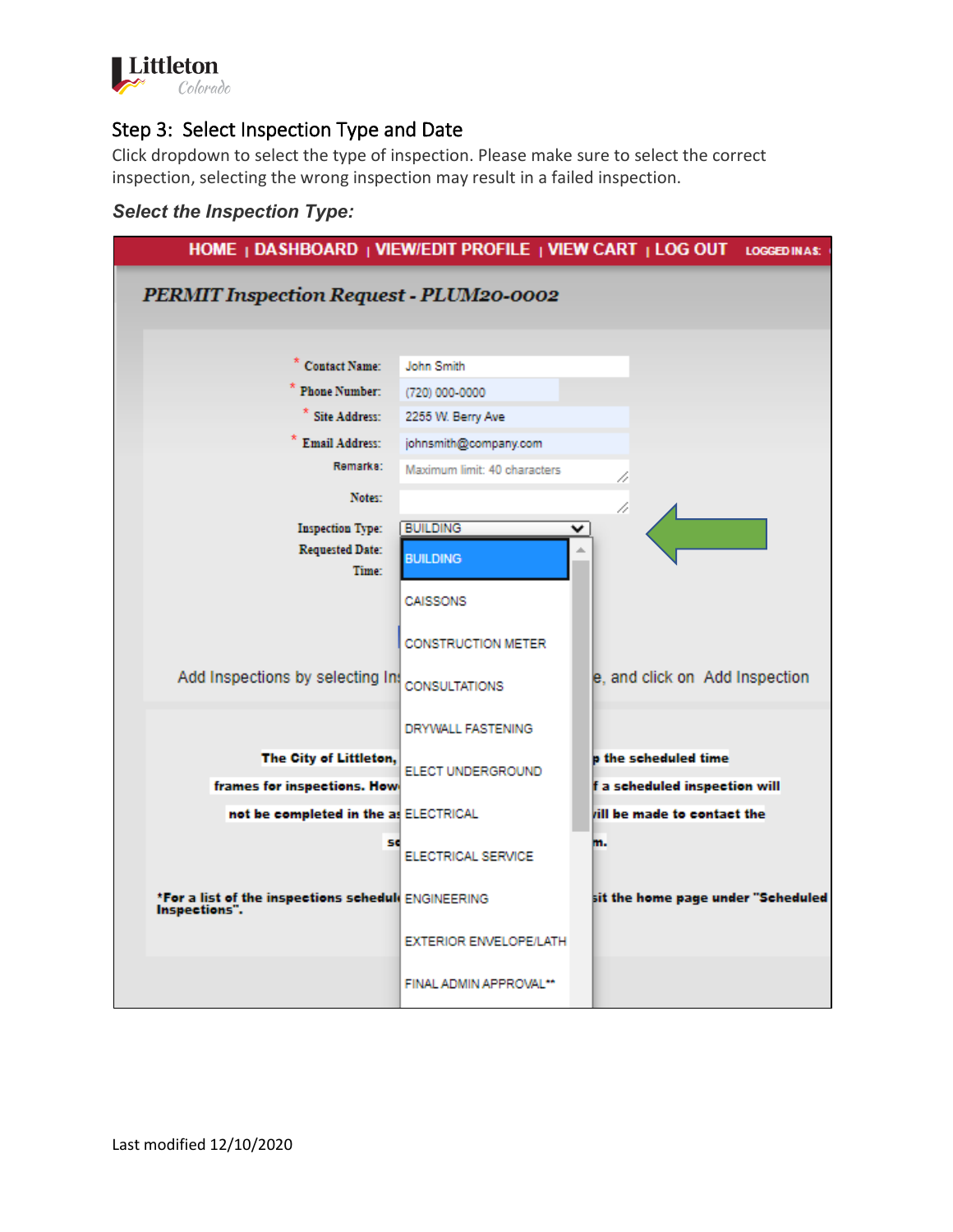

After you select your inspection type, click on the inspection date to select the desired date of inspection.

|                                                                                                                                                                     | HOME   DASHBOARD   VIEW/EDIT PROFILE   VIEW CART   LOG OUT<br>LOGGED IN A \$: 0                                                                                       |  |  |  |  |  |  |
|---------------------------------------------------------------------------------------------------------------------------------------------------------------------|-----------------------------------------------------------------------------------------------------------------------------------------------------------------------|--|--|--|--|--|--|
| <b>PERMIT Inspection Request - PLUM20-0002</b>                                                                                                                      |                                                                                                                                                                       |  |  |  |  |  |  |
| <b>Contact Name:</b><br><b>Phone Number:</b><br>* Site Address:<br><b>Email Address:</b><br>Remarks:<br>Notes:<br><b>Inspection Type:</b><br><b>Requested Date:</b> | John Smith<br>(720) 000-0000<br>2255 W. Berry Ave<br>johnsmith@company.com<br>Maximum limit: 40 characters<br>Þ<br>11<br><b>PLUMB UNDERGROUND</b><br>⌄<br>6/16/2020 ₩ |  |  |  |  |  |  |
| Time:<br>Add Inspections by selecting In:                                                                                                                           | 6/16/2020<br>6/17/2020<br><b>CANCEL</b><br>6/18/2020<br>le, Request Date, and click on Add Inspection                                                                 |  |  |  |  |  |  |
| The City of Littleton,<br>frames for inspections. How                                                                                                               | 6/19/2020<br>6/22/2020<br>ery effort to keep the scheduled time<br>ot a guarantee. If a scheduled inspection will<br>6/23/2020                                        |  |  |  |  |  |  |
|                                                                                                                                                                     | not be completed in the assigned mandow every effort will be made to contact the                                                                                      |  |  |  |  |  |  |
|                                                                                                                                                                     | scheduling party and notify them.                                                                                                                                     |  |  |  |  |  |  |
| *For a list of the inspections scheduled for any given day please visit the home page under "Scheduled<br>Inspections".                                             |                                                                                                                                                                       |  |  |  |  |  |  |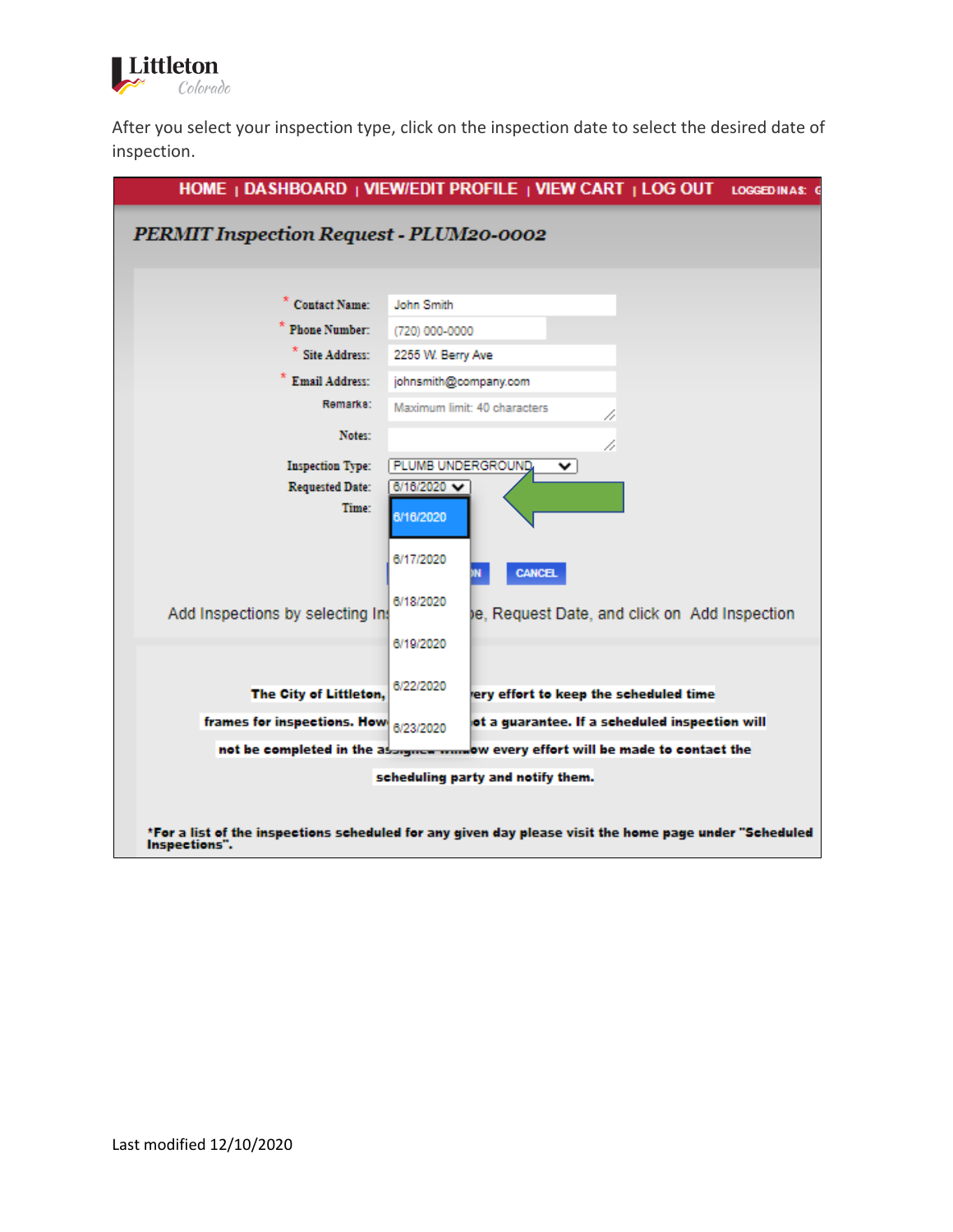

#### Step 4: Add additional Inspections

Click **Add Inspection**, the inspection will add to your list, you can repeat step 3 to add multiple inspections to the selected permit.

IMPORTANT: The inspection is NOT scheduled YET!

The inspection will not be scheduled UNITL you have click **Submit** in the next step.

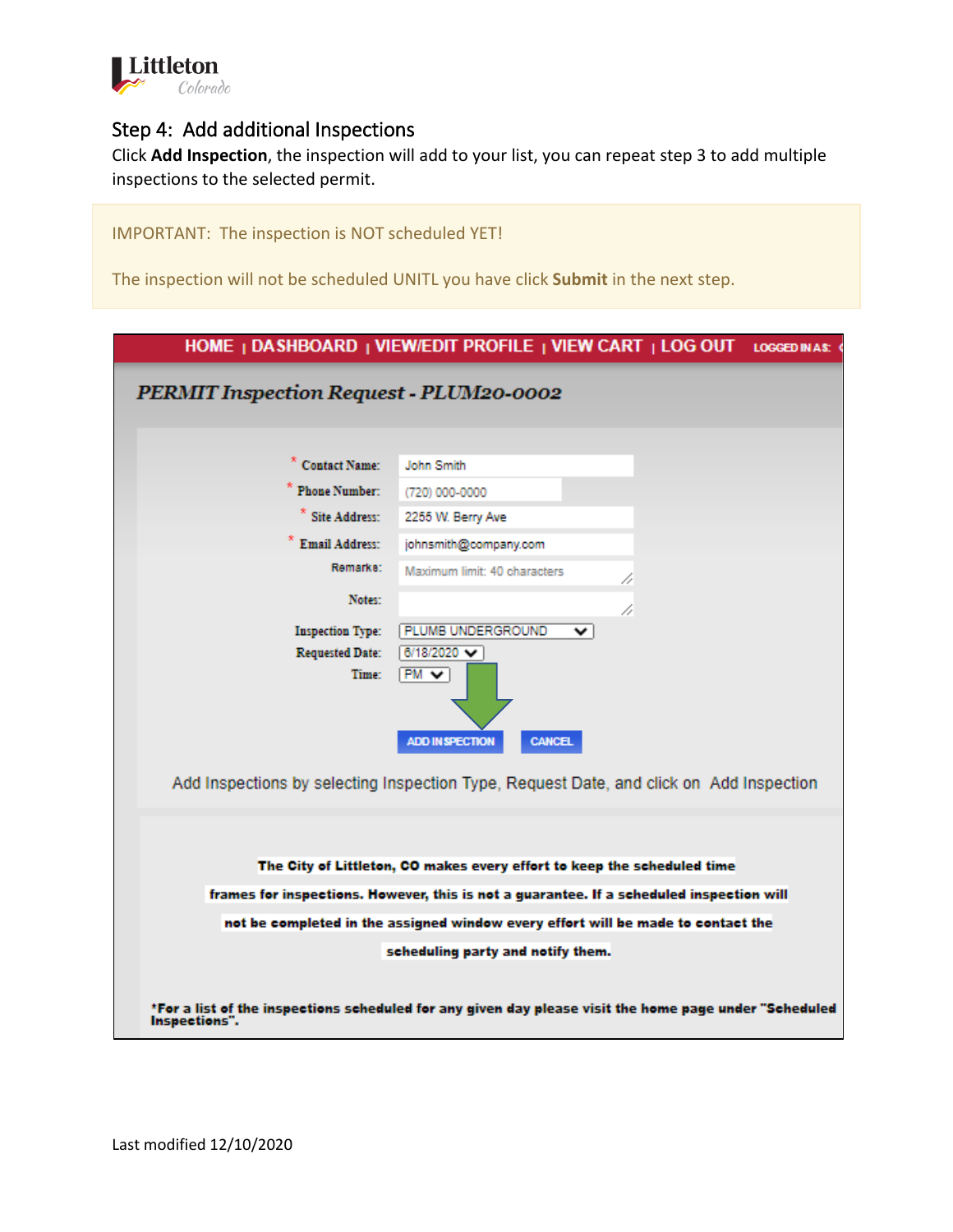

# Step 5: Submit Inspection Request

After you have added all inspection requests for the selected permit, click **Submit** to complete your inspection request.

|                                                   | HOME   DASHBOARD   VIEW/EDIT PROFILE   VIEW CART   LOG OUT LOGGED IN AS. (                                                                                                   |      |        |  |  |  |  |  |  |  |
|---------------------------------------------------|------------------------------------------------------------------------------------------------------------------------------------------------------------------------------|------|--------|--|--|--|--|--|--|--|
| PERMIT Inspection Request - PLUM20-0002           |                                                                                                                                                                              |      |        |  |  |  |  |  |  |  |
|                                                   |                                                                                                                                                                              |      |        |  |  |  |  |  |  |  |
| " Contact Name:                                   | John Smith                                                                                                                                                                   |      |        |  |  |  |  |  |  |  |
| <b>Phone Number:</b>                              | (720) 000-0000                                                                                                                                                               |      |        |  |  |  |  |  |  |  |
| * Site Address:                                   | 2255 W. Berry Ave                                                                                                                                                            |      |        |  |  |  |  |  |  |  |
| * Email Address:                                  | johnsmith@company.com                                                                                                                                                        |      |        |  |  |  |  |  |  |  |
| Remarks:                                          | Maximum limit: 40 characters                                                                                                                                                 |      |        |  |  |  |  |  |  |  |
| Notes:                                            | 11                                                                                                                                                                           |      |        |  |  |  |  |  |  |  |
|                                                   | //                                                                                                                                                                           |      |        |  |  |  |  |  |  |  |
| <b>Inspection Type:</b><br><b>Requested Date:</b> | PLUMB UNDERGROUND<br>v<br>6/16/2020 V                                                                                                                                        |      |        |  |  |  |  |  |  |  |
| Time:                                             | $PM - 1$                                                                                                                                                                     |      |        |  |  |  |  |  |  |  |
|                                                   |                                                                                                                                                                              |      |        |  |  |  |  |  |  |  |
|                                                   |                                                                                                                                                                              |      |        |  |  |  |  |  |  |  |
|                                                   | <b>CANCEL</b><br><b>ADD IN SPECTION</b>                                                                                                                                      |      |        |  |  |  |  |  |  |  |
|                                                   | Add Inspections by selecting Inspection Type, Request Date, and click on Add Inspection                                                                                      |      |        |  |  |  |  |  |  |  |
|                                                   |                                                                                                                                                                              |      |        |  |  |  |  |  |  |  |
| <b>Inspection Type</b>                            | <b>Request Date</b>                                                                                                                                                          | Time |        |  |  |  |  |  |  |  |
| PLUMB UNDERGROUND                                 | 6/18/2020                                                                                                                                                                    | PM.  | Delete |  |  |  |  |  |  |  |
|                                                   |                                                                                                                                                                              |      |        |  |  |  |  |  |  |  |
|                                                   | <b>RESET</b><br><b>SUBMIT</b>                                                                                                                                                |      |        |  |  |  |  |  |  |  |
|                                                   |                                                                                                                                                                              |      |        |  |  |  |  |  |  |  |
|                                                   |                                                                                                                                                                              |      |        |  |  |  |  |  |  |  |
|                                                   | The City of Littleton, CO makes every effort to keep the scheduled time                                                                                                      |      |        |  |  |  |  |  |  |  |
|                                                   |                                                                                                                                                                              |      |        |  |  |  |  |  |  |  |
|                                                   | frames for inspections. However, this is not a guarantee. If a scheduled inspection will<br>not be completed in the assigned window every effort will be made to contact the |      |        |  |  |  |  |  |  |  |
|                                                   | scheduling party and notify them.                                                                                                                                            |      |        |  |  |  |  |  |  |  |
|                                                   |                                                                                                                                                                              |      |        |  |  |  |  |  |  |  |
|                                                   |                                                                                                                                                                              |      |        |  |  |  |  |  |  |  |
| Inspections".                                     | *For a list of the inspections scheduled for any given day please visit the home page under "Scheduled                                                                       |      |        |  |  |  |  |  |  |  |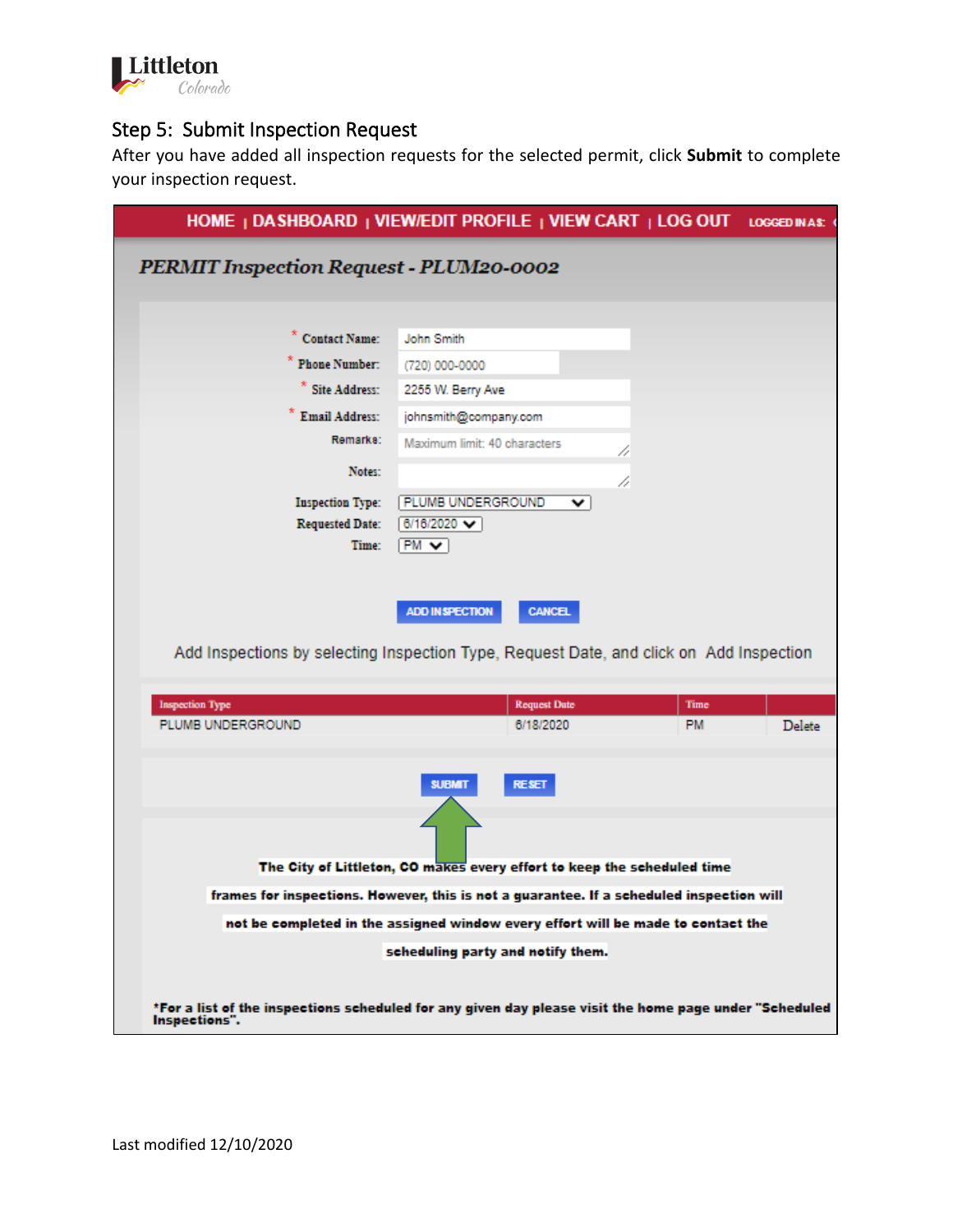

Add and Accept User Disclaimer and click **Accept**



Once the inspection is scheduled, you will be able to review it on the user dashboard and an email confirmation will be sent.

| <b>My Active Permits</b><br>$\overline{ }$<br>3 total record(s). |                           |                             |                               |                             |                                   |           |            |   |               |  |
|------------------------------------------------------------------|---------------------------|-----------------------------|-------------------------------|-----------------------------|-----------------------------------|-----------|------------|---|---------------|--|
| PERMIT NO.                                                       | <b>ADDRESS</b>            | <b>TYPE</b>                 | <b>STATUS</b>                 | <b>INSPECTION</b>           | <b>FFFS</b><br><b>DUE</b>         |           |            |   |               |  |
| G20-0014                                                         | 2255 W<br><b>BER</b>      | <b>GRADING</b>              | <b>ISSUED</b>                 |                             | \$0.00                            | O         | ÷          | ä | ය             |  |
| PLUM20-<br>0002                                                  | 2255 W<br>BER             | <b>PLUMBING</b>             | <b>ISSUED</b>                 | Request                     | \$0.00                            | O         | 鄉          | 曲 | æ             |  |
| ROOF20-<br>0006                                                  | 2255 W<br><b>BER</b>      | <b>RE ROOF</b>              | <b>UNDER</b><br><b>REVIEW</b> |                             | \$0.00                            | Ô         | ÷          | 員 |               |  |
| <b>My Active Inspections</b><br>3 total record(s).               |                           |                             |                               |                             |                                   |           |            |   |               |  |
| <b>RECNO</b>                                                     | <b>REC</b><br><b>TYPE</b> | <b>REC</b><br><b>STATUS</b> | <b>ADDRESS</b>                | <b>INSPECTION</b>           | <b>DATE</b>                       |           | <b>MAP</b> |   | <b>CANCEL</b> |  |
| PLUM20-0002                                                      | <b>PERMIT</b>             | <b>ISSUED</b>               | 2255 W<br><b>BER</b>          | PLUMB<br><b>UNDERGROUND</b> | Schedule                          |           | 垂          |   |               |  |
| PLUM20-0002                                                      | <b>PERMIT</b>             | <b>ISSUED</b>               | 2255W<br>BER                  |                             | Schedule<br><b>ROUGH PLUMBING</b> |           | 垂          |   |               |  |
| PLUM20-0002                                                      | <b>PERMIT</b>             | <b>ISSUED</b>               | 2255 W<br>BER                 | PLUMB<br><b>UNDERGROUND</b> |                                   | 6/18/2020 | ÷.         |   |               |  |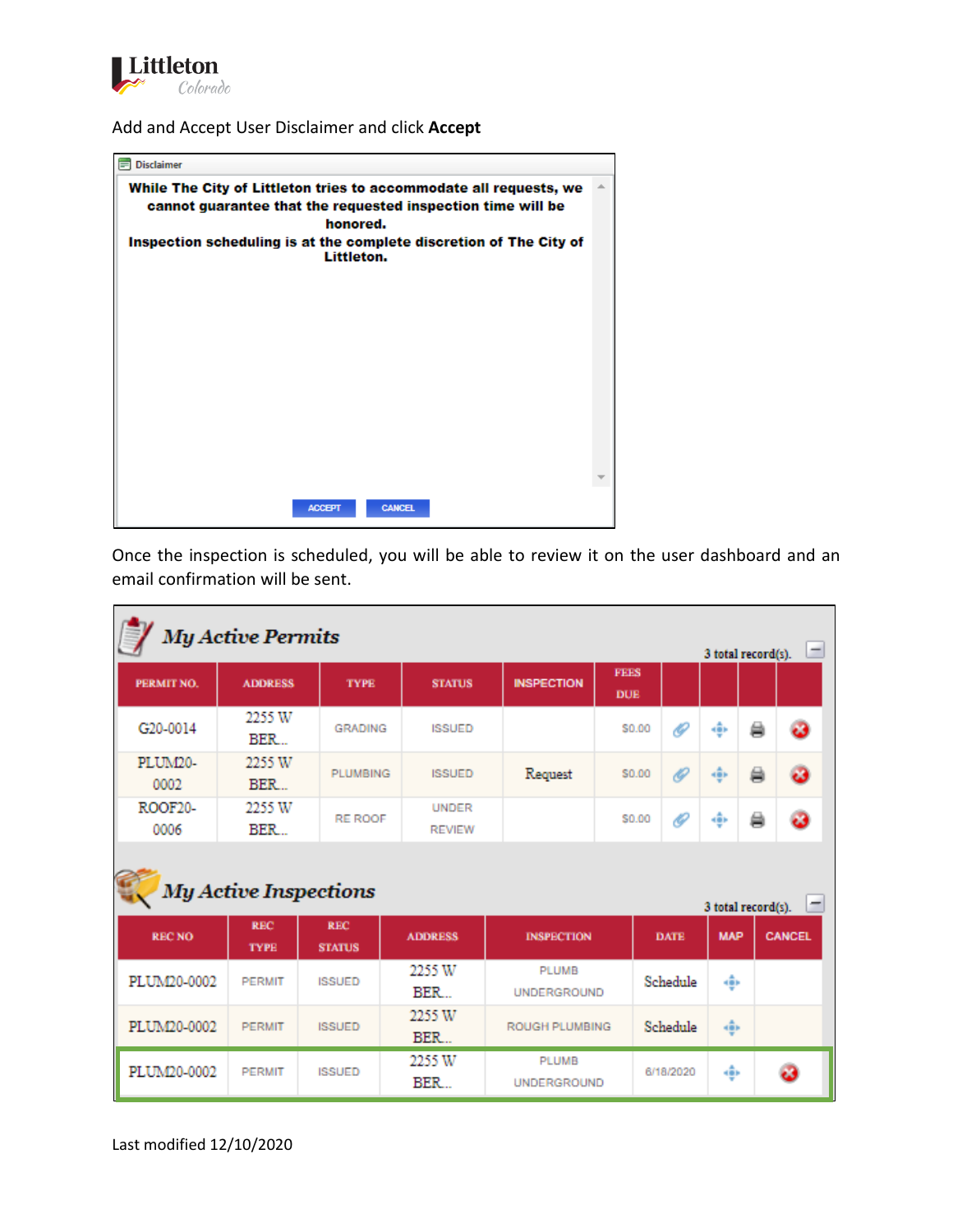

# CANCELING INSPECTIONS

# Step 1: Cancel Inspection

Inspections can be canceled until 7:30 a.m. on the day of the scheduled inspection. Once logged into your account on [Littleton eTRAKiT Portal,](https://permit9.littletongov.org/eTRAKiT) navigate to **My Active Inspections**. Click on the red **X** next to the desired inspection.



| <b>My Active Inspections</b><br>-<br>3 total record(s). |                           |                             |                |                                    |             |            |               |  |  |
|---------------------------------------------------------|---------------------------|-----------------------------|----------------|------------------------------------|-------------|------------|---------------|--|--|
| <b>RECNO</b>                                            | <b>REC</b><br><b>TYPE</b> | <b>REC</b><br><b>STATUS</b> | <b>ADDRESS</b> | <b>INSPECTION</b>                  | <b>DATE</b> | <b>MAP</b> | <b>CANCEL</b> |  |  |
| PLUM20-0002                                             | <b>PERMIT</b>             | <b>ISSUED</b>               | 2255 W<br>BER  | <b>PLUMB</b><br><b>UNDERGROUND</b> | Schedule    | ÷          |               |  |  |
| PLUM20-0002                                             | <b>PERMIT</b>             | <b>ISSUED</b>               | 2255 W<br>BER  | <b>ROUGH PLUMBING</b>              | Schedule    | 變          |               |  |  |
| PLUM20-0002                                             | <b>PERMIT</b>             | <b>ISSUED</b>               | 2255 W<br>BER  | <b>PLUMB</b><br><b>UNDERGROUND</b> | 6/18/2020   | ÷          | ම             |  |  |